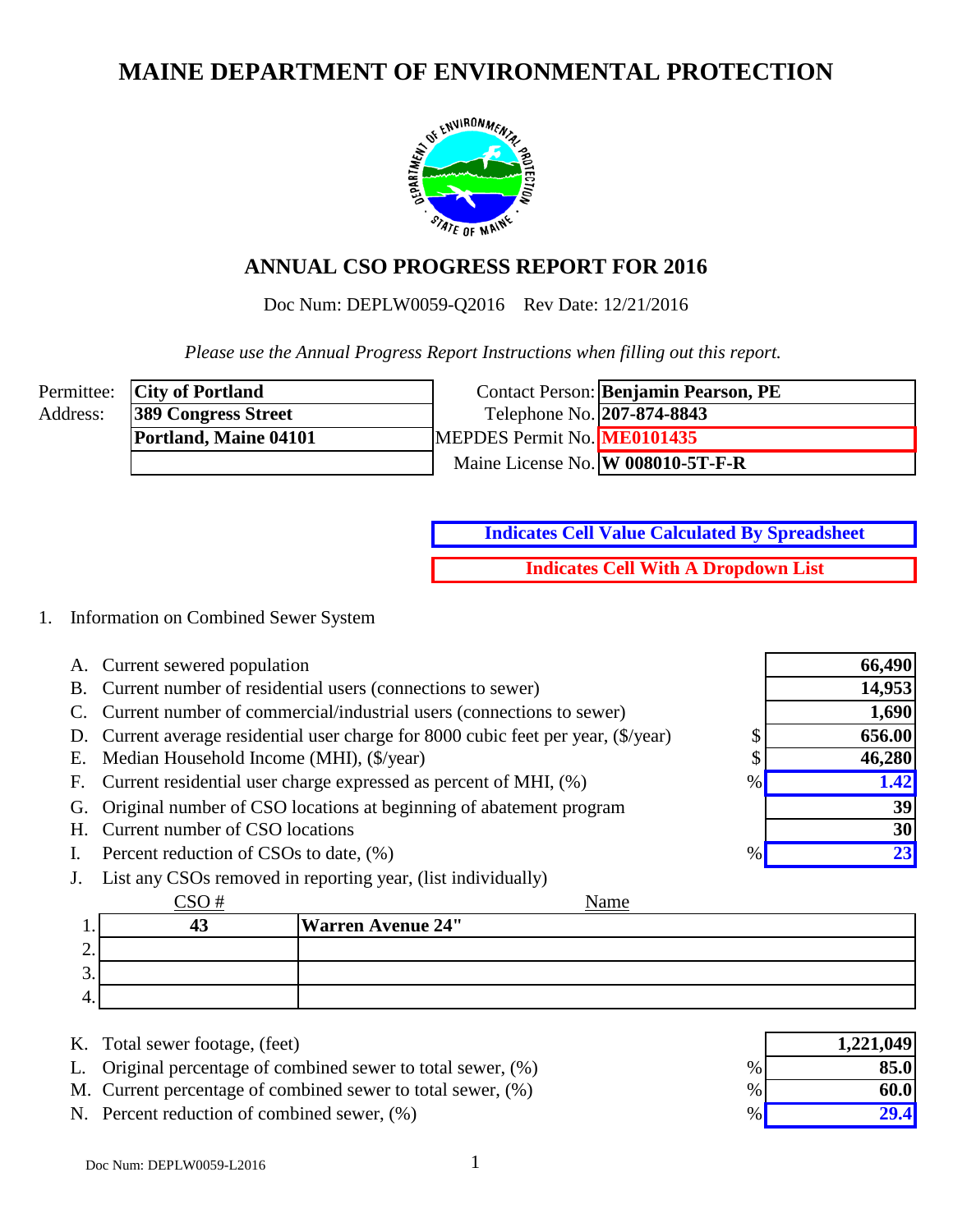#### 2. CSO Progress

- A. Are you on schedule with your approved CSO Abatement Plan? (Please see **No** (Yes, No) **No** attached instructions)
- B. If existing schedule is behind the approved schedule, list the reasons why and how the permittee proposes to catch up in order to comply with the approved schedule.

#### **The Marginal/Forest/State and Madison/Walnut projects are roughly 12 months behind schedule. The Back Cove South conduit design is 95% complete but the location is being reconsidered. Steps**

C. List major accomplishments last year to reduce or abate CSOs, (list individually)

| Project                                                        | Estimate of flow reductions  |
|----------------------------------------------------------------|------------------------------|
| 1. Anderson Phase 2                                            | <b>7.3 acres</b>             |
| 2. Deering Street - State to High                              | <b>60 acres</b>              |
| 3. Sewer Rehabiliation Projects - 1297 LF of varying size dia. | <b>Unknown I/I Reduction</b> |

#### D. Costs:

- 1) Total original cost estimate for complete program from initial CSO Master Plan \$
- 2) Revised total cost estimate for complete program from Updated CSO Master Plan (includes all prior costs and update costs) \$
- 3) Total cost of CSO abatement to date \$
- 4) Percent complete by cost,  $(\%)$
- 5) Cumulative SRF loans for CSO abatement (see instructions for more detail) \$
- 6) Total cost of CSO projects in reporting year (see instructions for more detail) \$
- 7) Anticipated budget for CSO projects next year \$
- 8) Sewer O&M budget in reporting year \$
- 9) Anticipated sewer O&M budget for next year \$
- 10) Estimated CSO needs for next five years (include cost in no.7) \$

#### E. Private inflow sources:

1) Has a house to house survey been done on a sewershed or system-wide basis? **Yes**

- 2) If yes, when?
- 3) If no, is one planned?
- 4) If no, when? (For additional space, use the text box in section **2-K)**
- 5) Number of roof leaders removed to date
- 6) Number of roof leaders removed in reporting year
- 7) Number of known roof leaders remaining in system
- 8) Number of basement sump pumps removed to date
- 9) Number of basement sump pumps removed in reporting year
- 10) Number of known sump pumps remaining in system
- 11) Number of known foundation drains to system
- 12) Do you charge a surcharge for private sources? **No No No**
- 13) If yes, how much and what unit?  $\frac{13}{2}$  **8 Per 100 c.f.**

| \$ | 52,000,000  |
|----|-------------|
|    |             |
| \$ | 232,870,354 |
| \$ | 112,213,265 |
| %  |             |
| \$ | 52,889,757  |
| \$ | 3,038,435   |
| \$ | 20,038,530  |
| \$ |             |
| \$ |             |
| \$ |             |



(Each, Per 100 c.f.)

(Yes, No)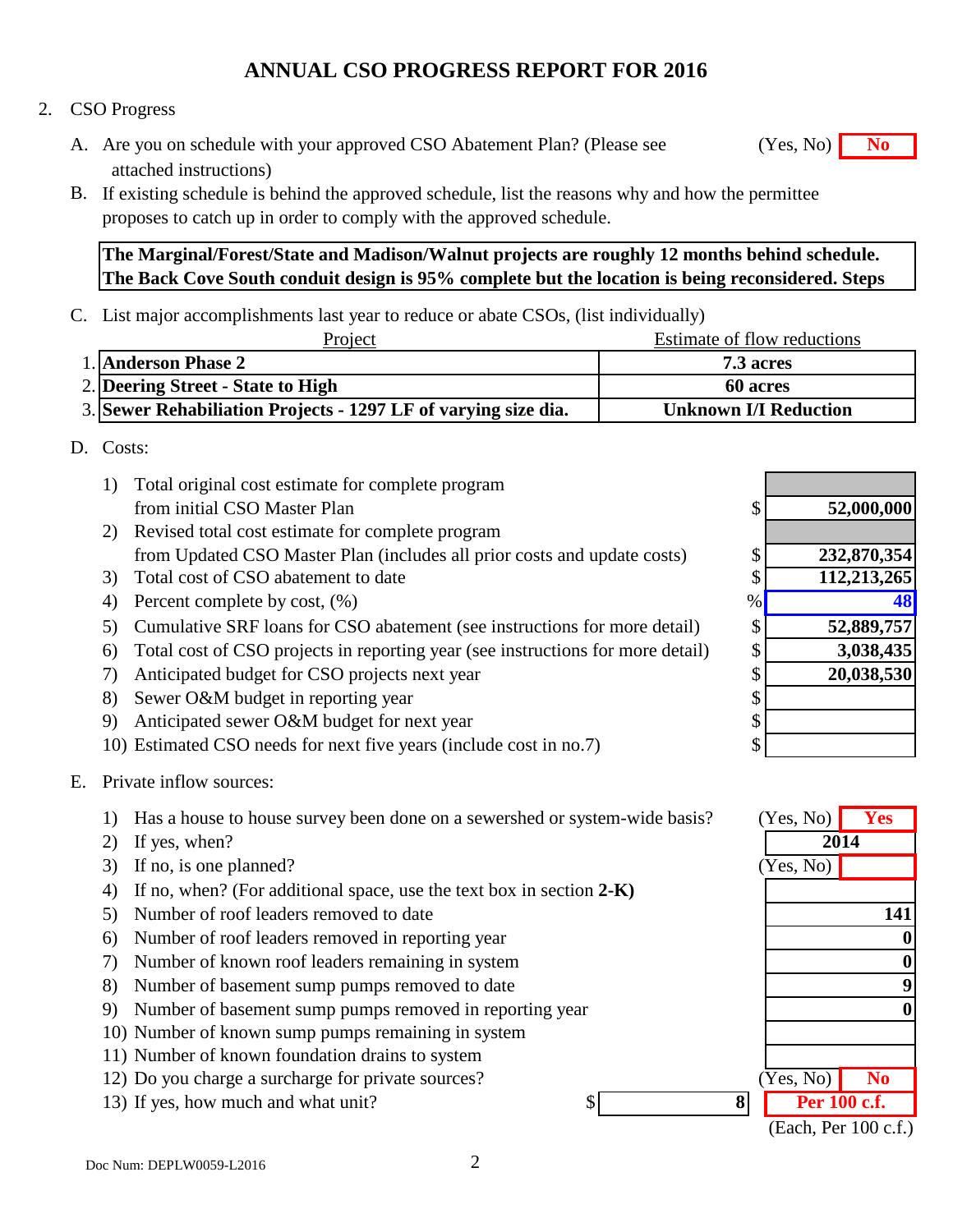#### F. Other inflow sources

- 1) Number of catch basins removed this year
- 2) Number of catch basins remaining in system
- 3) Are you aware of any wetlands/bogs draining to sewer?
- 4) Are you aware of any streams intercepted by sewer?
- 5) If yes to 3 or 4, what plans are there to deal with them?

**Continued implementation of the CSO Master Plan and CMOM programs will result in the reduction and/or removal of direct wetland connections into sewer.** 

G. Results of any specific flow monitoring to determine effectiveness of previous CSO abatement projects. Compare actual CSO abatement with projections made during the CSO Master Plan.

**A table of CSO Monitoring is available upon request. Monitoring by the PWD in 2016 continues to be evaluated against the SWMM for calibration of the model and population of the attached annual discharge table. Additional monitoring was conducted within the Baxter Boulevard watershed for calibration of the model associated with the Back Cove South Storage Conduit and Back Cove West** 

- H. Yearly precipitation, CSO events, volumes, or block test data. (Enter data on Excel spreadsheet: CSO Activity & Volumes.xlsx)
- I. Work done on the Nine Minimum Controls during the year.
	- 1) Results of operation and maintenance (O&M) program for the sewer system and combined sewer system overflows during the year.
		- a. Who is responsible for combined sewer system O&M?

| Name       | <b>Christopher Branch, PE</b> | Tel. No. |
|------------|-------------------------------|----------|
| Title      | Director of Public Works      |          |
| Dept.      | <b>Public Works</b>           |          |
| Size Staff | 38                            |          |

b. Inspection schedules

Number of CSO regulators **39** Number of tide gates **9** Number of pump stations Number of CSO outfalls **30**

| 39 |
|----|
| 9  |
| 20 |
| 30 |

Inspection interval Inspection interval Inspection interval Inspection interval

| <b>As Needed</b> |
|------------------|
| <b>Quarterly</b> |
| <b>Daily</b>     |
| <b>Annually</b>  |

**207-874-8801**

|           | 6,273 |
|-----------|-------|
| (Yes, No) | Yes   |
| (Yes, No) | No    |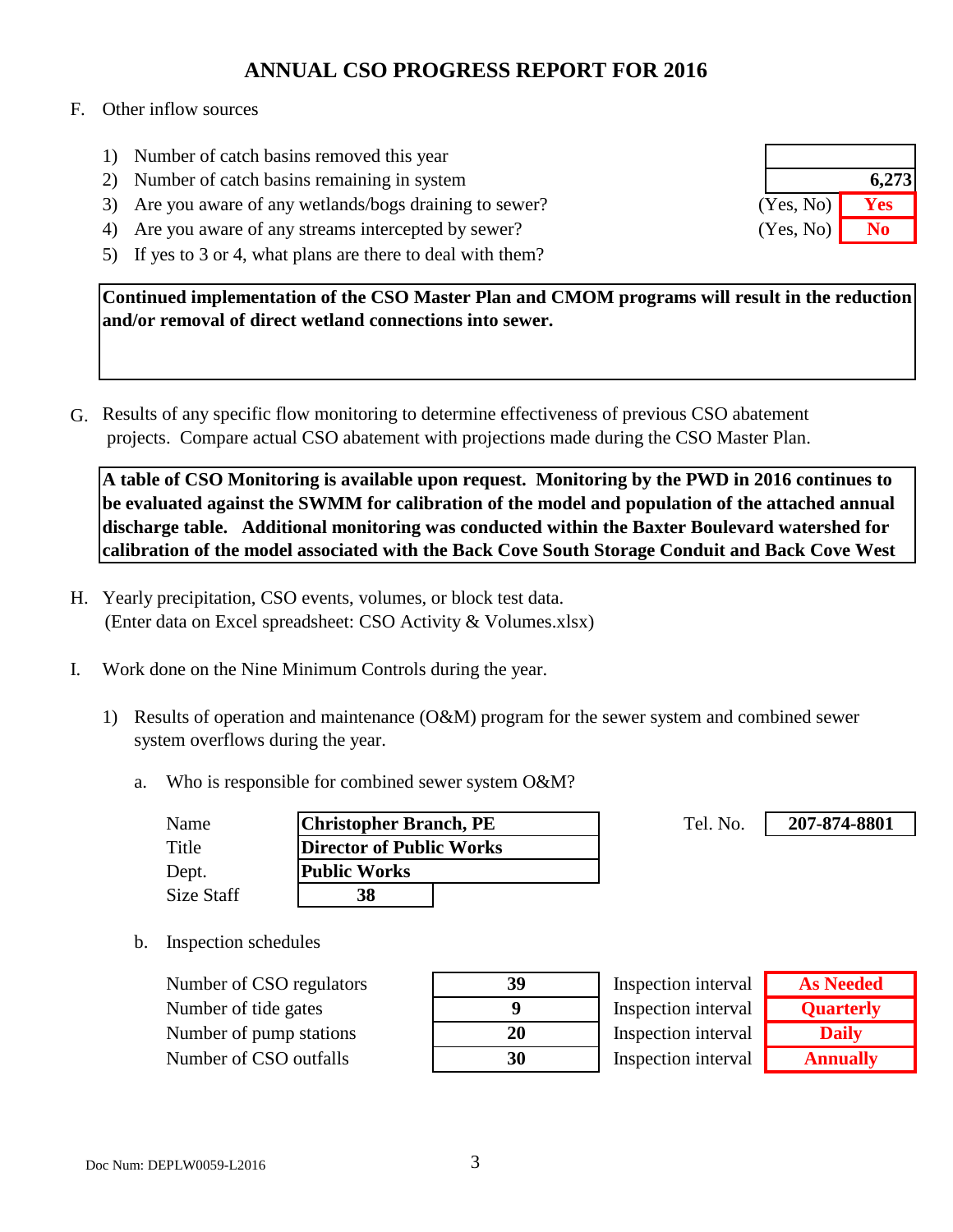c.

Document the following activities that were performed and include the tons or cubic yards of debris removed last year from catch basins and sewers.

| <b>Catch Basin Cleaning</b>                    |                             |            |                  |
|------------------------------------------------|-----------------------------|------------|------------------|
| Total # of Basins                              | # of Basins Cleaned         |            |                  |
| Last Year                                      | Last Year                   |            | Debris Removed   |
| 6273                                           |                             |            |                  |
| (Please attach cleaning schedule if available) |                             |            | (Tons, Cu. Yds.) |
|                                                |                             |            |                  |
| <b>Sewer Cleaning</b>                          |                             |            |                  |
| <b>Total Combined</b>                          | <b>Footage Cleaned</b>      |            |                  |
| Sewer                                          | Last Year                   |            | Debris Removed   |
| lin. ft.                                       |                             | lin. ft.   |                  |
| (Please attach cleaning schedule if available) |                             |            | (Tons, Cu. Yds.) |
|                                                |                             |            |                  |
| <b>Pump Station Cleaning</b>                   |                             |            |                  |
| <b>Cleaning Frequency</b>                      | <b>Inspection Frequency</b> |            |                  |
| <b>Quarterly</b>                               | 2/Week                      |            |                  |
|                                                |                             |            |                  |
| TV Work                                        |                             |            |                  |
| Sewer & Storm Footage Televised                | TV Frequency                |            |                  |
| lin. ft.<br>107,408                            | <b>Daily</b>                |            |                  |
|                                                |                             |            |                  |
| <b>Smoke Testing</b>                           |                             |            |                  |
| Sewer & Storm Footage Tested                   | Dates of Smoke Testing      |            |                  |
| lin. ft.<br>$\bf{0}$                           |                             | (mm/dd/yy) |                  |
|                                                |                             |            |                  |
| <b>Infiltration/Inflow Study</b>               |                             |            |                  |
| I/I Study Was Performed On                     |                             |            |                  |
| <b>Linear Feet Of Sewer</b><br>0               |                             |            |                  |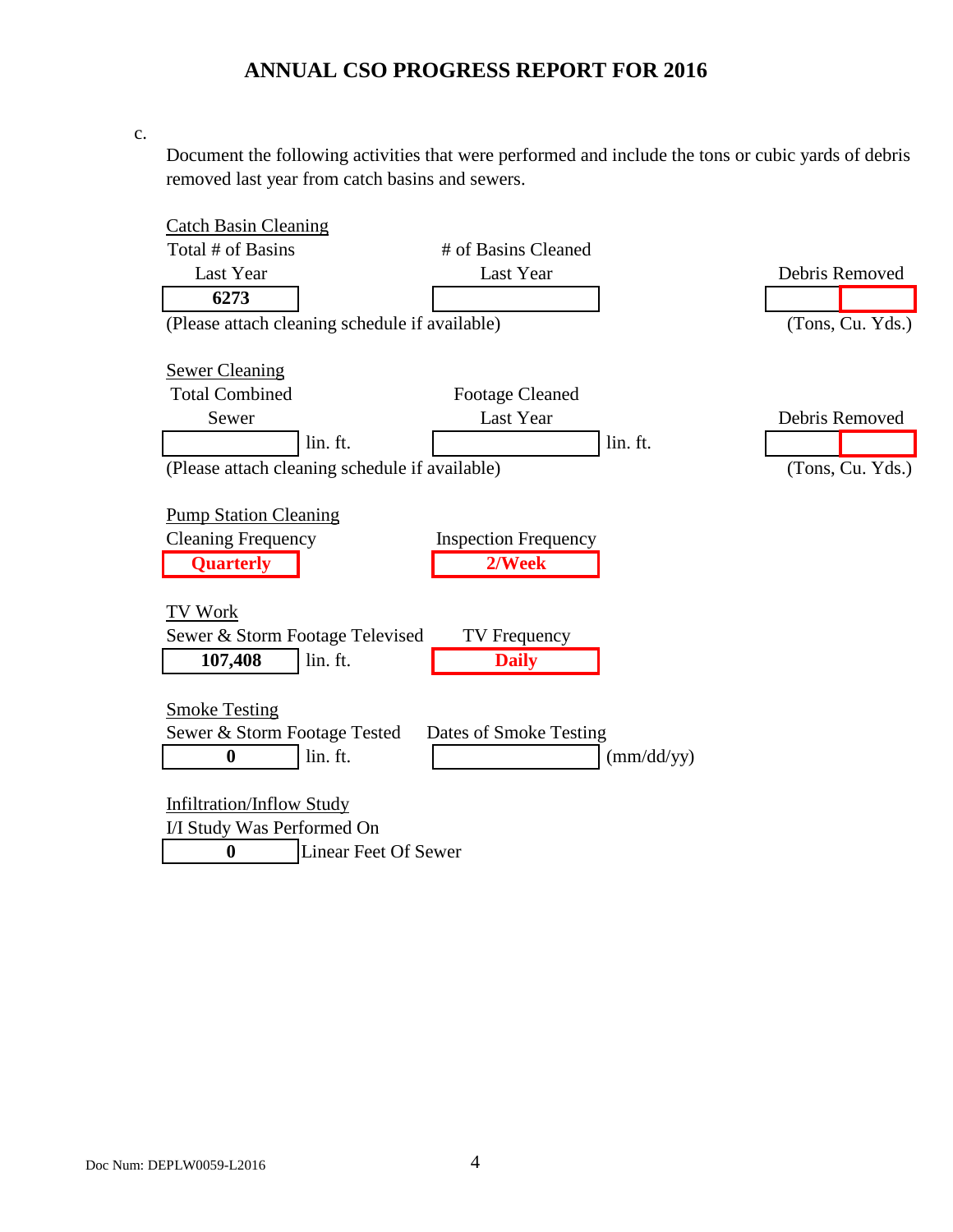2) Maximum Use of the Collection System for Storage

*Maximum use of the collection system for storage means making relatively simple modifications to the combined sewer system to enable the system itself to store wet weather flows until downstream sewers and treatment facilities can handle them. The municipality should evaluate more complex modifications as part of the long-term control plan.*

a. List any regulators or weirs that were adjusted last year to optimize settings for maximum storage. (list individually)

| . .      |  |
|----------|--|
| ∼<br>∠.  |  |
| ⌒<br>J.  |  |
| 4<br>. . |  |

b. Document attempts last year to retard inflows to the system by use of special gratings or flow control type devices.

Number of Special Storm Drain Gratings Installed **0** Comments:

**The City continues to utilize innovative green infrastructure methods to retard inflows such as underdrained soil filters, rain gardens and filterra units on sewer separation projects.**

Number of Flow Control Type Devices Installed **0** Comments:

**The City continues to utilize innovative green infrastructure methods to retard inflows such as underdrained soil filters, rain gardens and filterra units on sewer separation projects.**

c. Describe any tide gate maintenance and repair to eliminate tidal intrusions. (list individually)

|         | Tide Gate | Maintenance/Repair |
|---------|-----------|--------------------|
| . .     |           |                    |
| ◠<br>∠. |           |                    |
| ⌒<br>J. |           |                    |

Attach a schedule for implementation of any minor construction associated with maximizing the collection system for storage.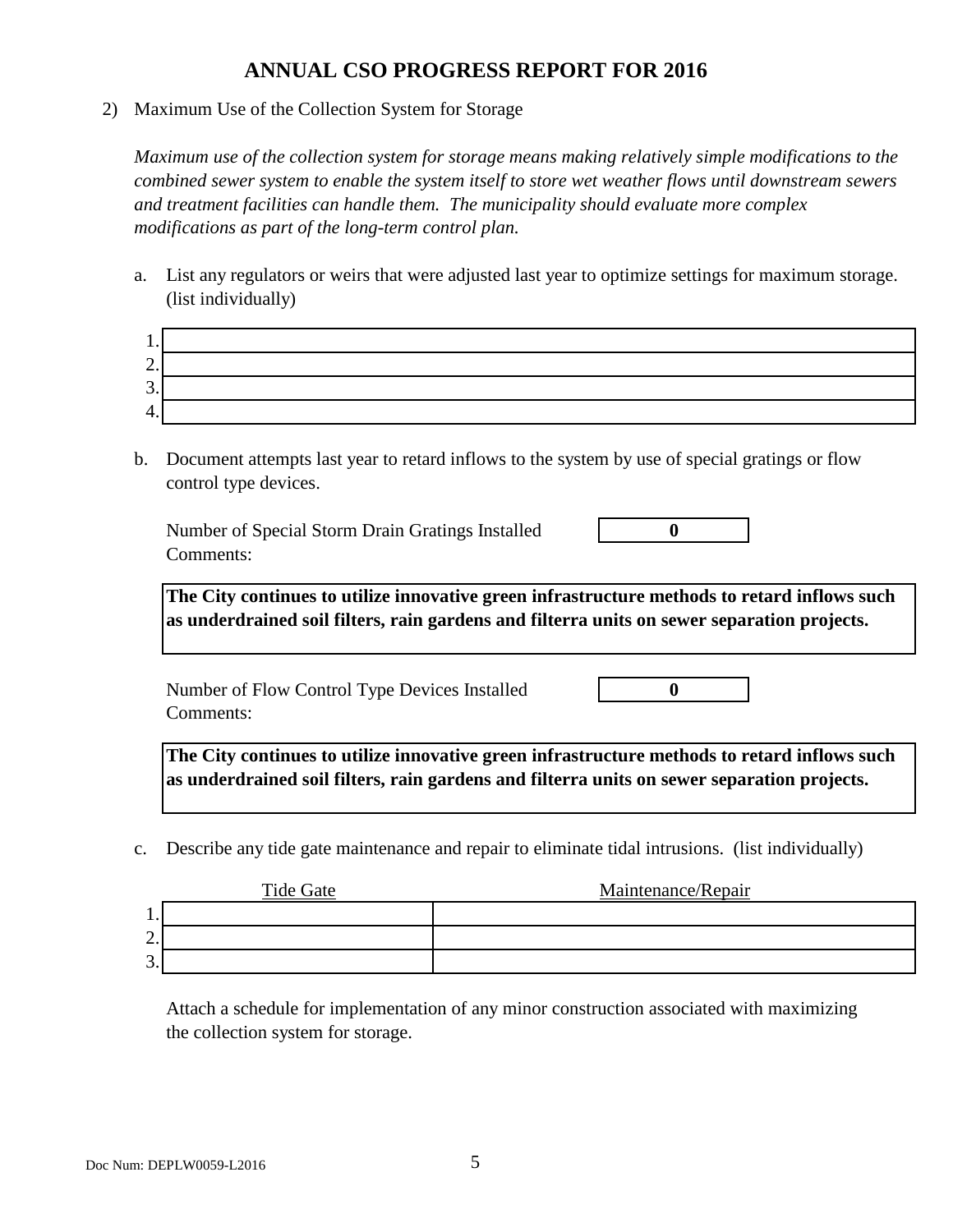3) Review any Modification of the Industrial Pretreatment Program to Assure that CSO Impacts Are Minimized

*The municipality should determine whether nondomestic sources are contributing to CSO impact and, if so, investigate ways to control them. The objective of this control is to minimize the impacts of discharges into combined sewer systems from significant nondomestic sources (i.e., industrial and commercial sources during wet weather events, and to minimize CSO occurrences by modifying inspection, reporting, and oversight procedures within the approved pretreatment program.*

#### *Fill in this section only if you have nondomestic source of wastewater.*

Do you have an industry that significantly impacts a CSO? **No** (Yes, No) **No** (Yes, No)

What measures or modifications were taken last year to insure that nondomestic sources are not contributing to CSO impacts. (Examples of measures: Inventory of nondomestic discharges to the combined sewer, assessment of nondomestic discharges on CSOs, evaluation of feasible modifications)

**The City of Portland Industrial Pretreatment Program continues to work with significant Industrial/Commercial dischargers to focus their efforts in reducing their water use and to recover POTW plant capacity during storm events.**

#### 4) Maximization of Flow to the POTW for Treatment

*Maximizing flow to the POTW entails simple modifications to the combined sewer system and treatment plant to enable as much wet weather flow as possible to reach the treatment plant. The objective of this minimum control is to reduce the magnitude, frequency, and duration of CSOs that flow untreated into receiving waters.*

a. List any change completed or planned last year to maximize flow to the POTW. (list individually)

| PLANNED PHYSICAL | <b>ESTIMATED</b> | <b>ESTIMATED</b>  | <b>ESTIMATED</b>   | <b>ESTIMATED</b>   |
|------------------|------------------|-------------------|--------------------|--------------------|
| <b>CHANGE</b>    | $COST($ \$)      | <b>COMPLETION</b> | <b>YEARLY</b>      | <b>YEARLY</b>      |
|                  |                  | <b>DATE</b>       | <b>DECREASE IN</b> | <b>DECREASE IN</b> |
|                  |                  | (MM/DD/YY)        | <b>EVENTS</b>      | <b>VOLUME</b> (MG) |
|                  |                  |                   |                    |                    |
|                  |                  |                   |                    |                    |
|                  |                  |                   |                    |                    |
|                  |                  |                   |                    |                    |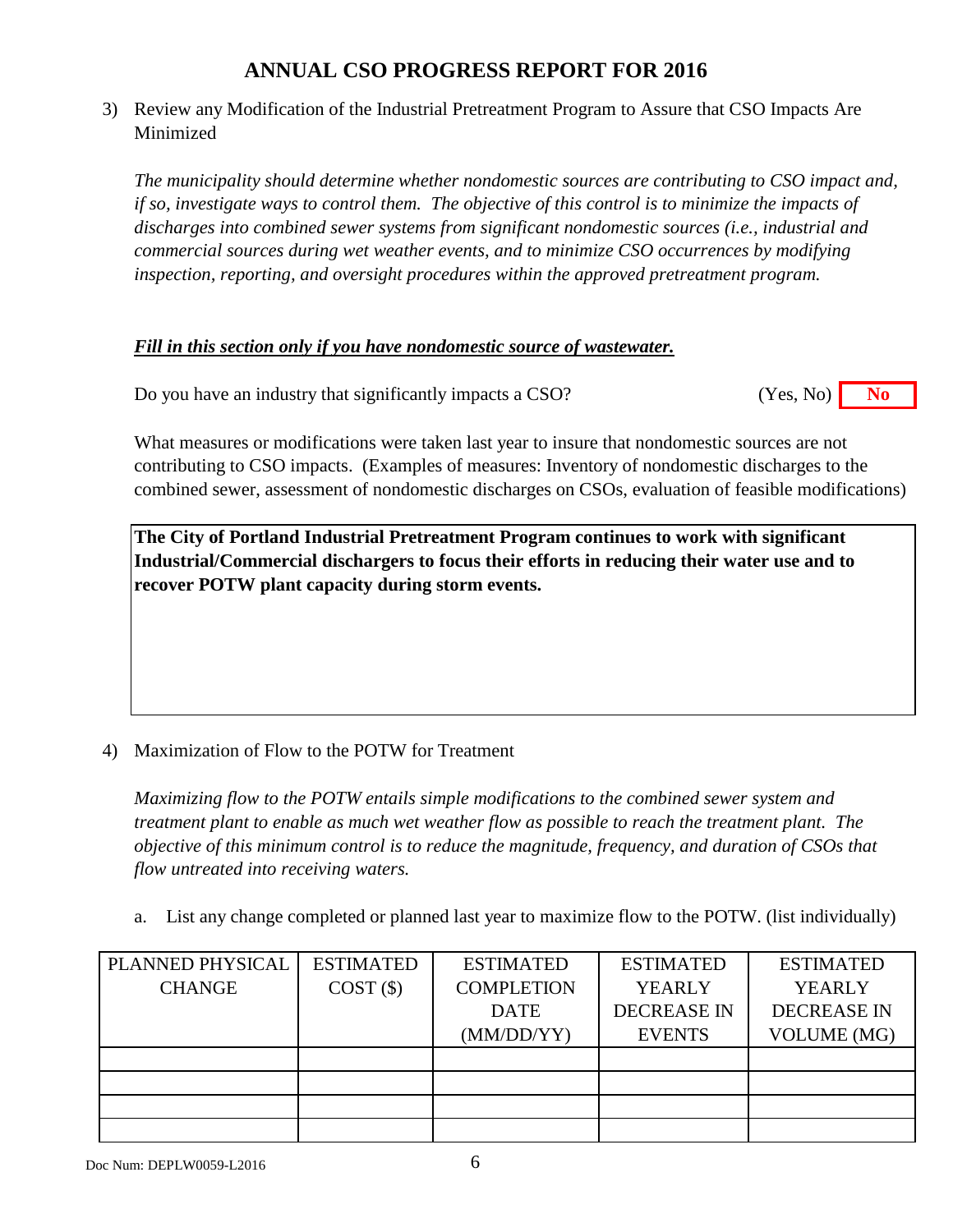#### 5) Prohibition of CSO Discharges During Dry Weather

*This control includes all measures taken to ensure that the combined sewer system does not overflow during dry weather flow conditions. Dry weather overflow control measures include improved O&M as well as physical changes to regulator and overflow devices.*

a. Did you have a dry weather CSO discharge during the last year? If yes, explain (list individually). Do not report Sanitary Sewer Overflows (SSOs) below. (Yes, No)



6) Control of Solid and Floatable Material in CSO Discharges

*The intent of this control is to document that low cost control measures have been implemented which reduce solids and floatables discharged from CSOs to the maximum extent practicable.*

a. List any of the following control measures that were implemented last year to reduce solids and floatables discharged from CSOs. If control measures were implemented, list their Success.

| Baffles in Regulators or Overflow Structures: |          |                    |
|-----------------------------------------------|----------|--------------------|
| Number of Baffles Installed:                  | Success: |                    |
|                                               |          | (Good, Fair, Poor) |
| Trash Racks in CSO Discharge Structures:      |          |                    |
| Number of Trash Racks Installed:              | Success: |                    |
|                                               |          | (Good, Fair, Poor) |
| <b>Catch Basin Modifications:</b>             |          |                    |
| <b>Number of Modifications:</b>               | Success: |                    |
|                                               |          | (Good, Fair, Poor) |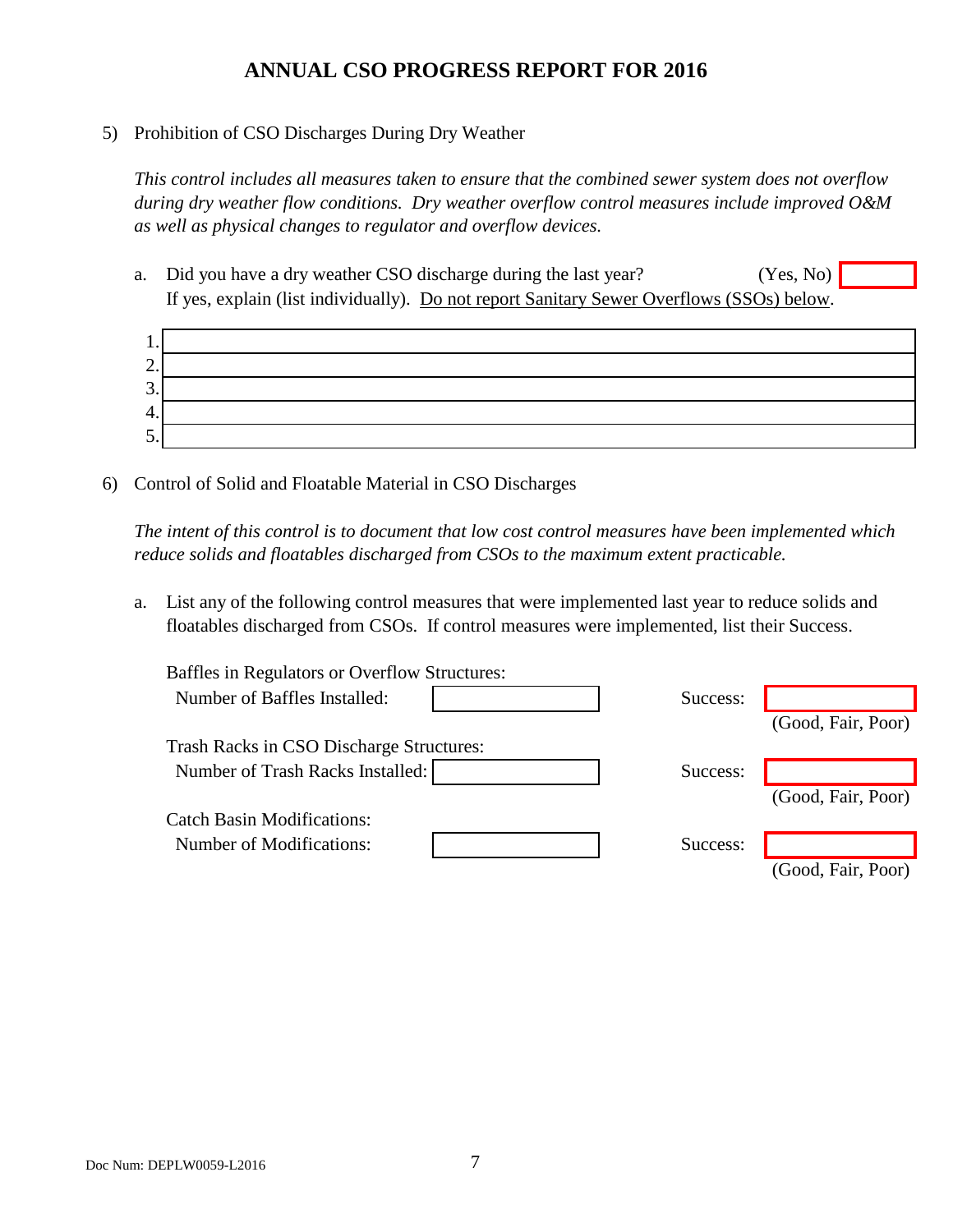| End of Pipe Nets:         |           |  |          |                    |
|---------------------------|-----------|--|----------|--------------------|
| Number of Nets Installed: |           |  | Success: |                    |
|                           |           |  |          | (Good, Fair, Poor) |
| <b>Litter Controls:</b>   |           |  |          |                    |
| Litter Control:           | (Yes, No) |  |          |                    |
|                           |           |  |          | (Good, Fair, Poor) |
| <b>Other Controls:</b>    |           |  |          |                    |
| Type of Control           |           |  | Success: |                    |
|                           |           |  |          | (Good, Fair, Poor) |

b. The estimated amount of solids and floatables removed last year by implementing the above control measures.

 (Tons, Cu. Yds.) (Attach any schedules and associated costs for implementation of this control.)

7) Pollution Prevention Programs That Focus on Contaminant Reduction Activities

*The seventh minimum control, pollution prevention, is intended to keep contaminants from entering the combined sewer system and thus receiving water via CSOs.*

a. Document any of the following efforts last year to implement this control.

Public education or increased awareness programs that encourage water conservation and could decrease dry weather sanitary flow to the POTW and increase the volume of wet weather flows that can be treated at the POTW.

**Public informational meetings to discuss CSO projects and their impacts on the environment. Portland Water District continues education through our website and environmental coordinators. The Portland Water District has distributed several pamphlets describing items which should not be flushed down the sewer and the affects they can have on the treatment plant and the environment. The Water Resources Division of Public Works** 

Strategic placement of garbage receptacles, more efficient garbage collection.

**The City of Portland is using a single source collection of recyclables to allow for quicker and more efficient collection. The Public Works Department, thru the waste management division, manages this program, tied to improvements to the ecomaine MRF. The City has begun using Big Belly's which are solar powered compactors. The City has also placed recycling containers in parks to reduce the amount of recycling found in the trash.**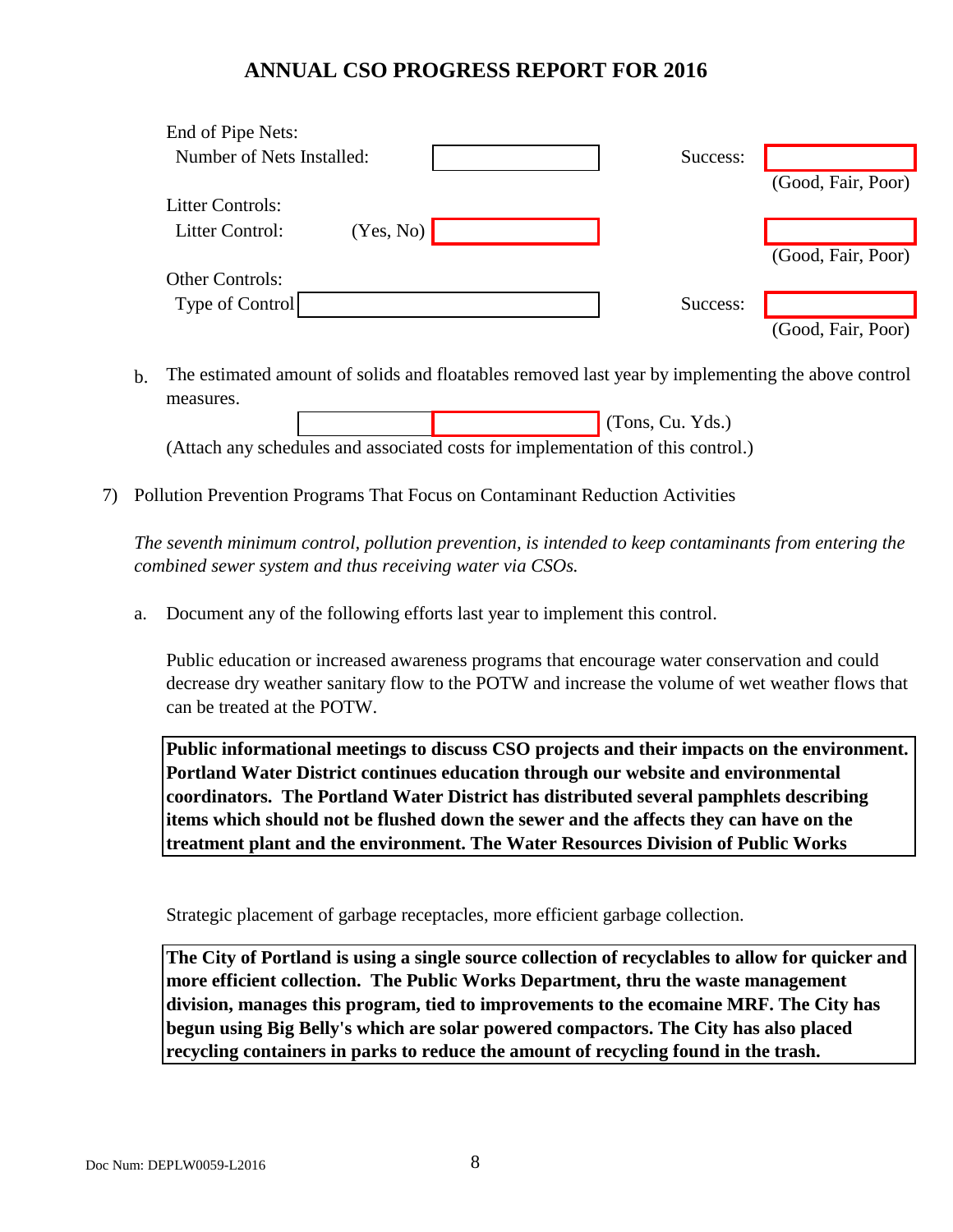Street sweeping efforts with estimate of material removed (tons/yr, cy/yr).

**Sweeping activitices collected 1,493 tons in 2015 (including 260 tons from within the Cpaisic Brook Watershed). As reported in the previous year's report, Public Works staff has worked to reduce the amount of sand during winter operations.**

Anti-litter campaigns; campaigns through public outreach and public service announcements employed to educate the public about effects of littering, over fertilizing, pouring used motor oil down catch basins, etc.

**Public outreach continues with the e-card system at the Riverside Recycling Center. This better tracks individual household waste production and allows for universal waste recycling. Public Works has a household hazardous waste drop-off program at the Riverside Recycling Center.**

Efforts to eliminate illegal dumping. Programs such as law enforcement and public education aimed at controlling illegal dumping of litter, tires, and other materials into water bodies or onto the ground.

**The City continues to distribute public letters to inform and curtail dumping of yard waste within Capisic Brook and Fall Brook watersheds. A concerted effort is also made in areas found during outfall inspections exhibiting dumping.** 

| b. Does the community have a hazardous waste collection program? | $(Yes, No)$ Yes |  |
|------------------------------------------------------------------|-----------------|--|
|                                                                  |                 |  |

If yes, how often is it collected?

**Monthly**

If yes, how much hazardous waste is collected?

**39,822 pounds**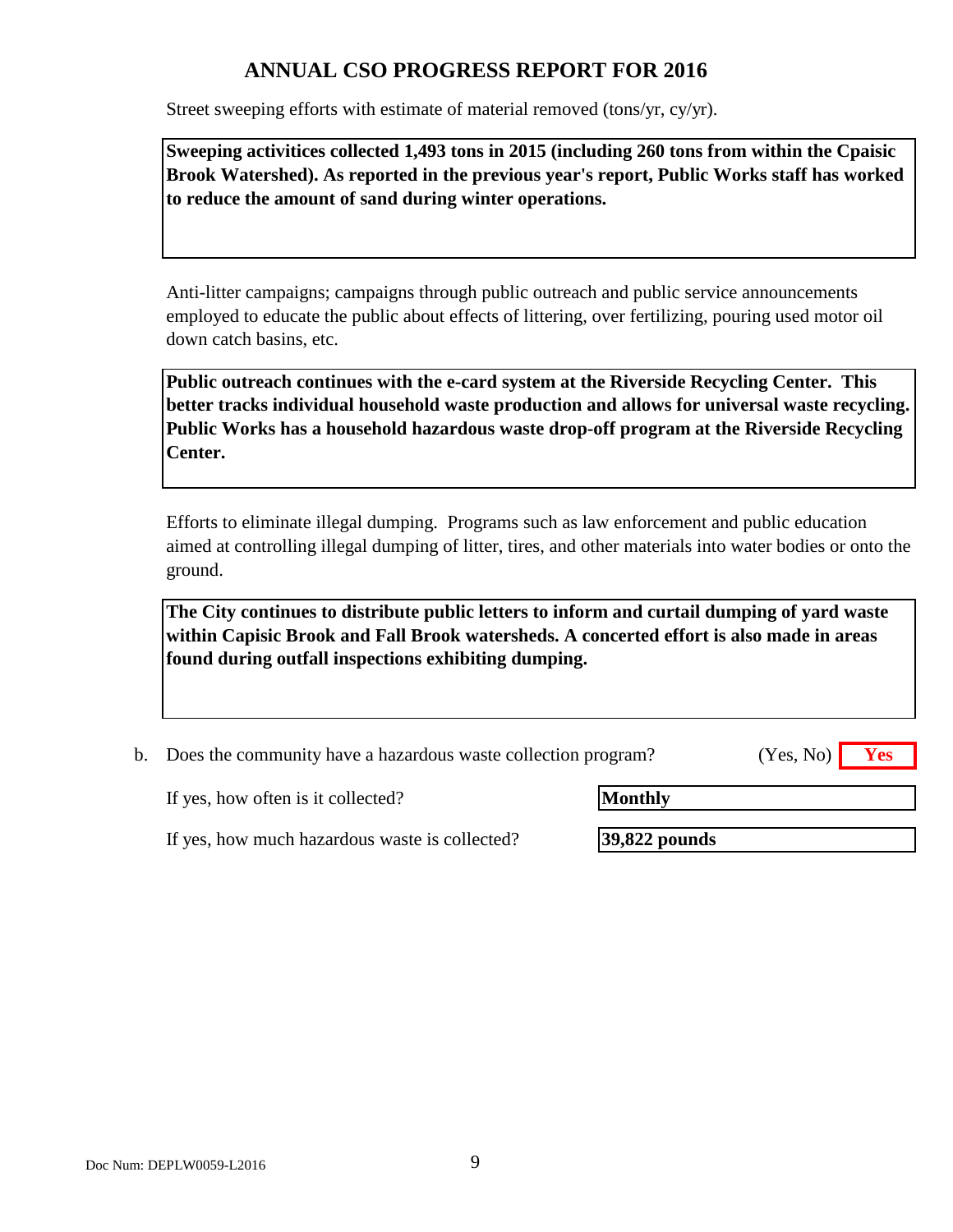c. List the individual(s) responsible for your community's stormwater management program, their title and contact information.

**Christopher Branch, PE - Director of Public Works - cbranch@portlandmaine.gov Nancy Gallinaro - Water Resources Manager -neg@portlandmaine.gov Doug Roncarati - Stormwater Coordinator - dar@portlandmaine.gov**

d. List and describe stormwater pollution prevention measures and BMPs (e.g., biofilters, bioswales, rain gardens) completed or planned for implementation. Attach any schedules and cost estimates associated with this control.

**The City is utilizing baffle boxes, vortex concentrating manholes, Filtera boxes and rain gardens on storm drain systems to reduce sediment and pollutants load entering the receiving waters. The City utilizes hoods in the catch basin sumps to reduce floatables from entering system. The City requires a 3 foot sump on all catch basins to collect sediment and they are** 

8) Public Notification to Ensure That the Public Receives Adequate Notification of CSO Occurrences and CSO Impacts

*The objective of this control is to ensure that the public receives adequate notification of CSO impacts on pertinent water use areas. Of particular concern are beach and recreational areas that are affected by pollutants discharged in CSOs.*

a. Locations where signs are posted.

Are all CSO outfalls locations marked with a sign in accordance with your permit?

**Yes** (Yes, No)

List any other locations where CSO signs are posted (public beach, information center, town office, etc.).

b. List dates of CSO informational public hearings or meetings last year. (list individually)

| Ξ  |  |
|----|--|
| 4. |  |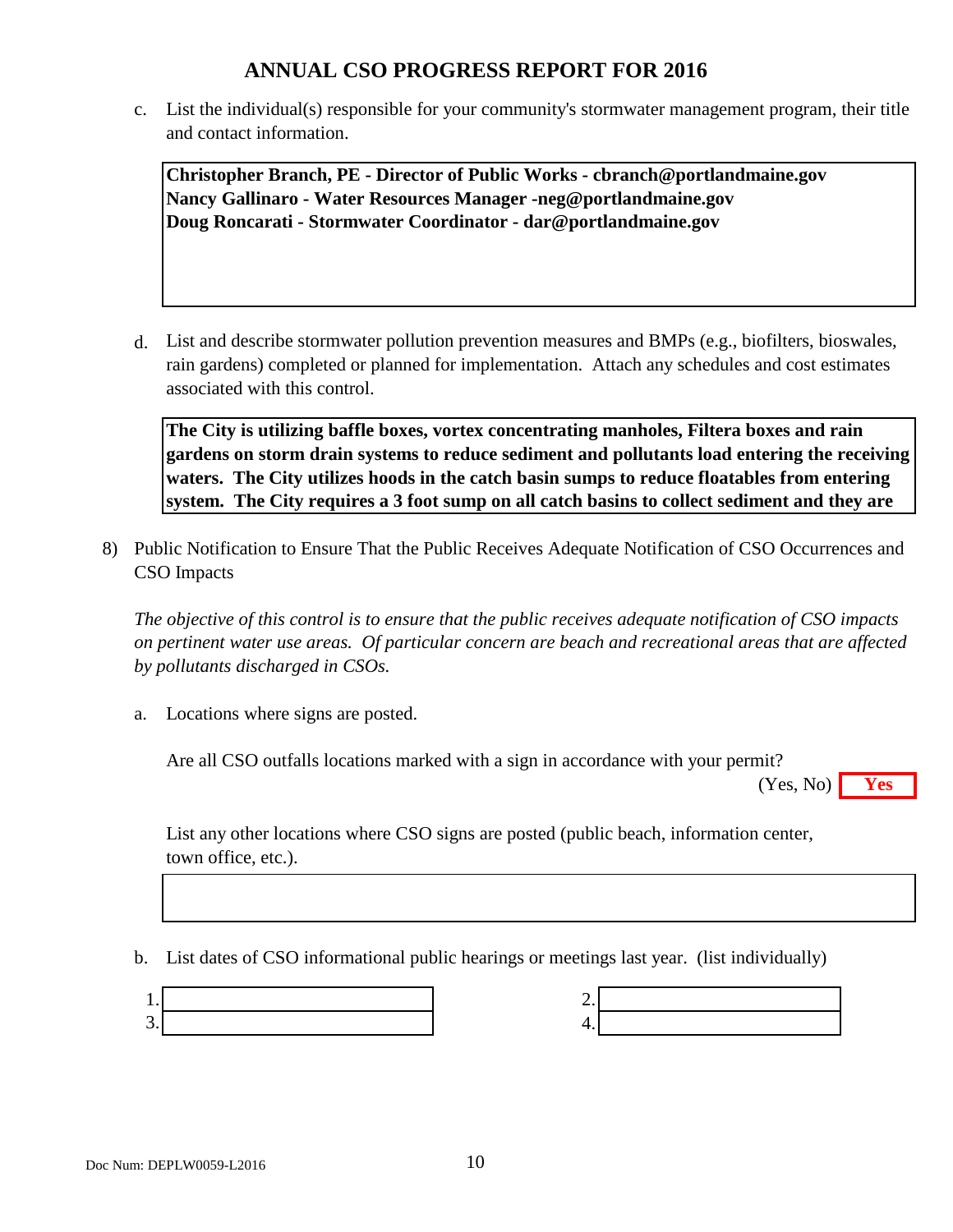c. List any other measures to inform the public that occurred last year (e.g. radio announcements, flyers, social media, dedicated webapge).

**Project informational letters during construction. Monthly project updates to Council.**

9) Monitoring to Effectively Characterize CSO Impacts and the Effectiveness of CSO Controls

*The ninth minimum control involves visual inspection and other simple methods to determine the occurrence and apparent impacts of CSOs. This minimum control is an initial characterization of the combined sewer system to collect and document information on overflow occurrences and known water quality problems and incidents, such as beach or shellfish bed closures, that reflect use impairments caused by CSOs. Changes in the occurrences of such incidents can provide a preliminary indication of the effectiveness of the Nine Minimum Controls.*

a. Check off and fill in information on the following monitoring methods used in overflow structures: (list individually)

Flow Meters

Locations

|    | 1. Remote Daily Reading at 29 CSO | <b>As Needed</b> |
|----|-----------------------------------|------------------|
| ⌒  |                                   |                  |
| 3. |                                   |                  |
| 4. |                                   |                  |

Blocks

Locations

| Visual as needed at 1 location |  |
|--------------------------------|--|
|                                |  |
|                                |  |
|                                |  |

Chalklines

Locations

Other monitoring methods?

**A listing of CSO monitoring methods is available upon request.** 

Frequency Data Collected

| <b>As Needed</b> |
|------------------|
|                  |
|                  |
|                  |

Inspection Frequency

| <b>As Needed</b> |
|------------------|
|                  |
|                  |
|                  |

Inspection Frequency

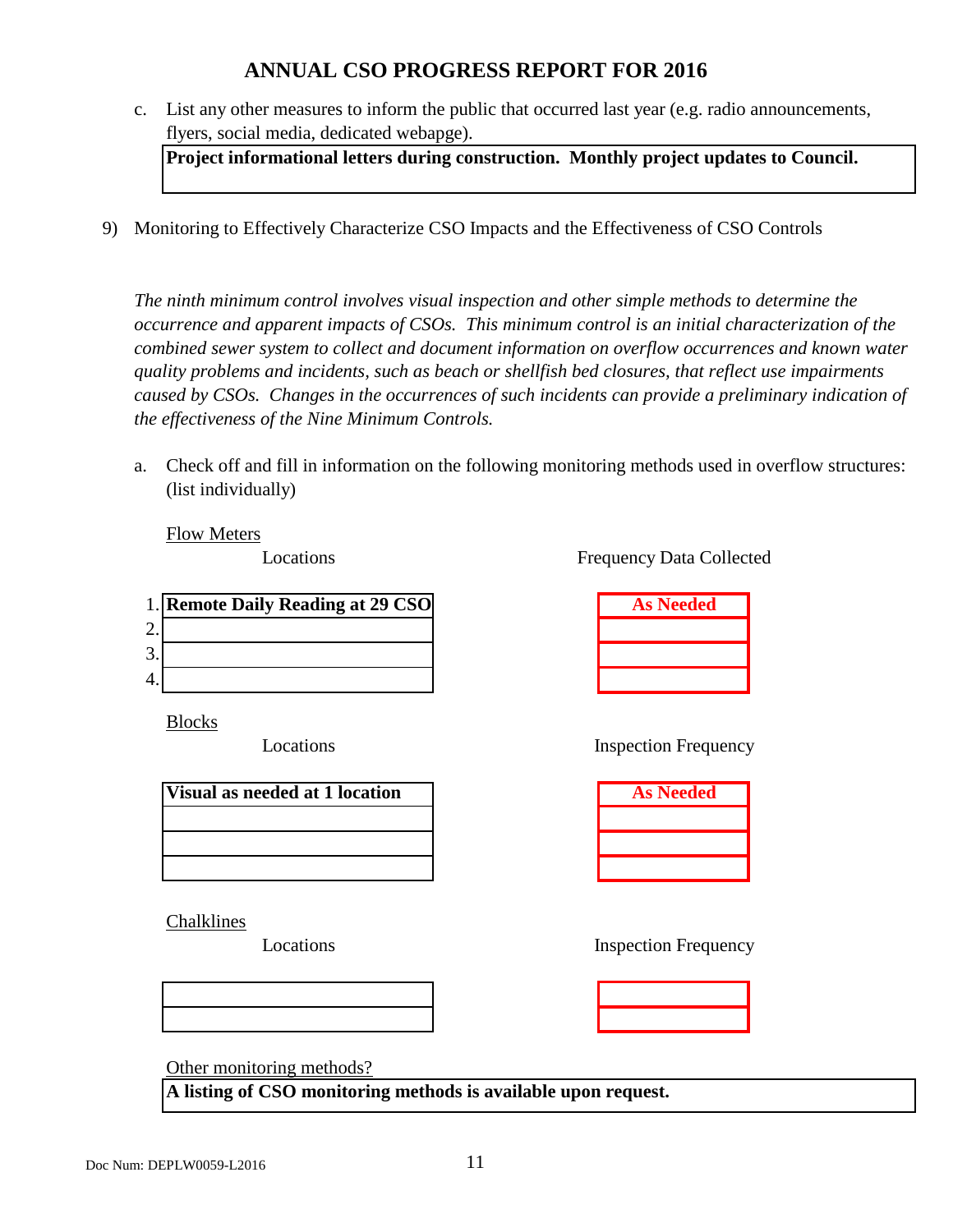b. Has a hydraulic/hydrologic model been developed? Is the model used to report CSO discharge occurrences? Has it been updated to reflect collection system asset changes: If yes, when was the model last updated? (mm/dd/yy)

| (Yes, No) | Yes |
|-----------|-----|
| (Yes, No) | Yes |
| (Yes, No) | Yes |
|           |     |

c. CSO impacts to swimming beaches and shellfishing areas.

List any swimming beaches that may be impacted by your CSOs. (list individually)

|                 | 1. East End Beach |
|-----------------|-------------------|
| $\bigcap$<br>∠. |                   |

Does your community or other entity test the water quality at beaches or near your CSOs?

|            | (Yes, No) | Yes    |  |
|------------|-----------|--------|--|
| Frequency? |           | 3/week |  |
|            |           |        |  |
|            |           |        |  |
|            |           |        |  |

Results

(Yes, No)

(Yes, No)

| $\frac{m}{ddyy}$              |
|-------------------------------|
| $\frac{\text{mm}}{\text{dd}}$ |
|                               |

If yes, list dates of test and results

 $\frac{1}{\text{mm}}$  (mm/dd/yy)

Any beach closing last year?

Were they caused, in whole or in part by CSOs?

What are the procedures for notifying the public of beach closures?

**Public posting at entrance to beach and flying a colored flag. Public posting of the information is also available on the Maine Healthy Beaches website located at http://www.mainehealthybeaches.org/** 

List any shellfishing areas that may be impacted by your CSOs. (list individually)

|         | <b>)</b> pen | <b>Conditionally Opened</b> | Closed                    |
|---------|--------------|-----------------------------|---------------------------|
| .,      |              |                             | <b>Portland Area 13-A</b> |
| ⌒<br>٠. |              |                             |                           |
| 3.      |              |                             |                           |
| 4.      |              |                             |                           |